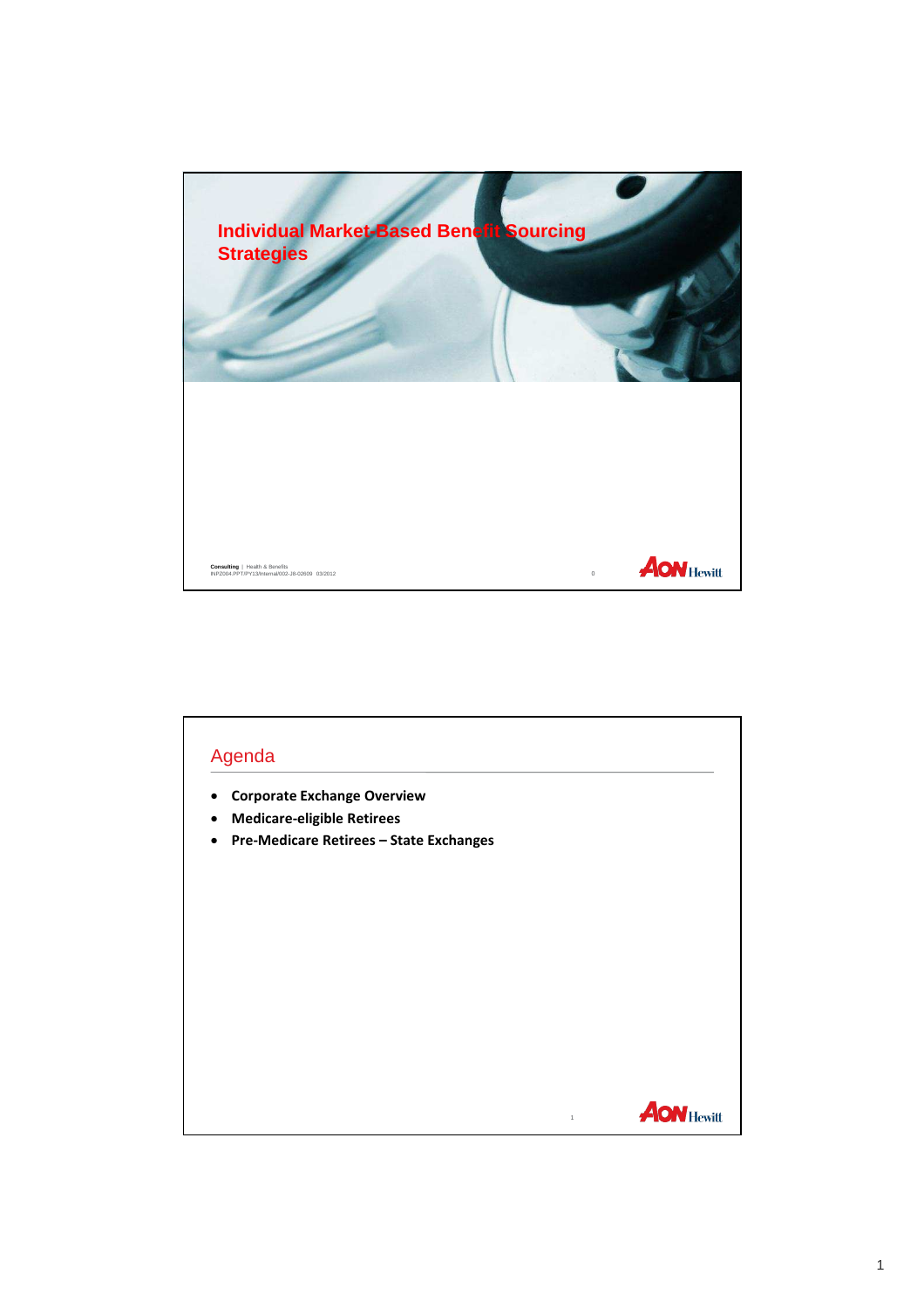

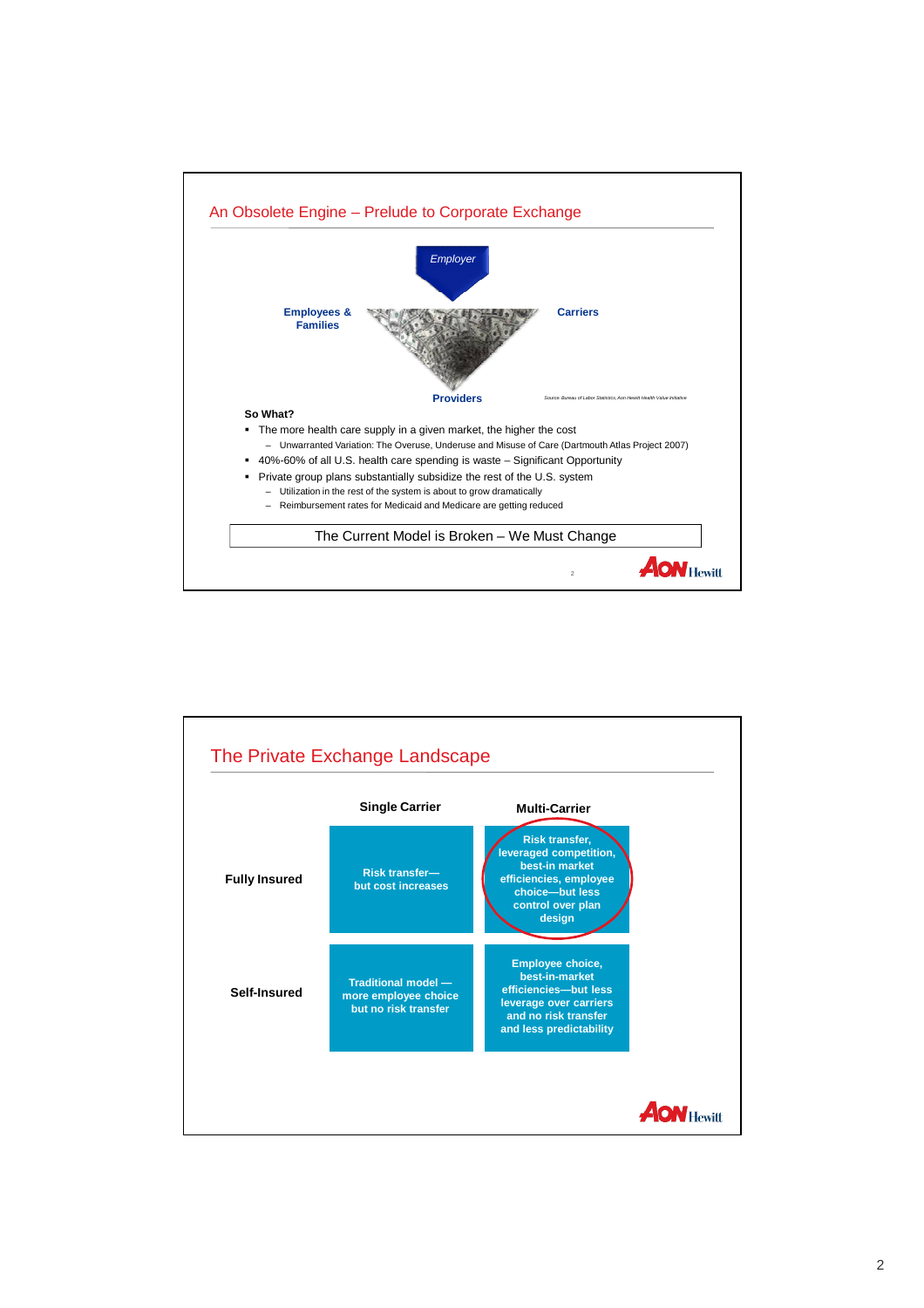

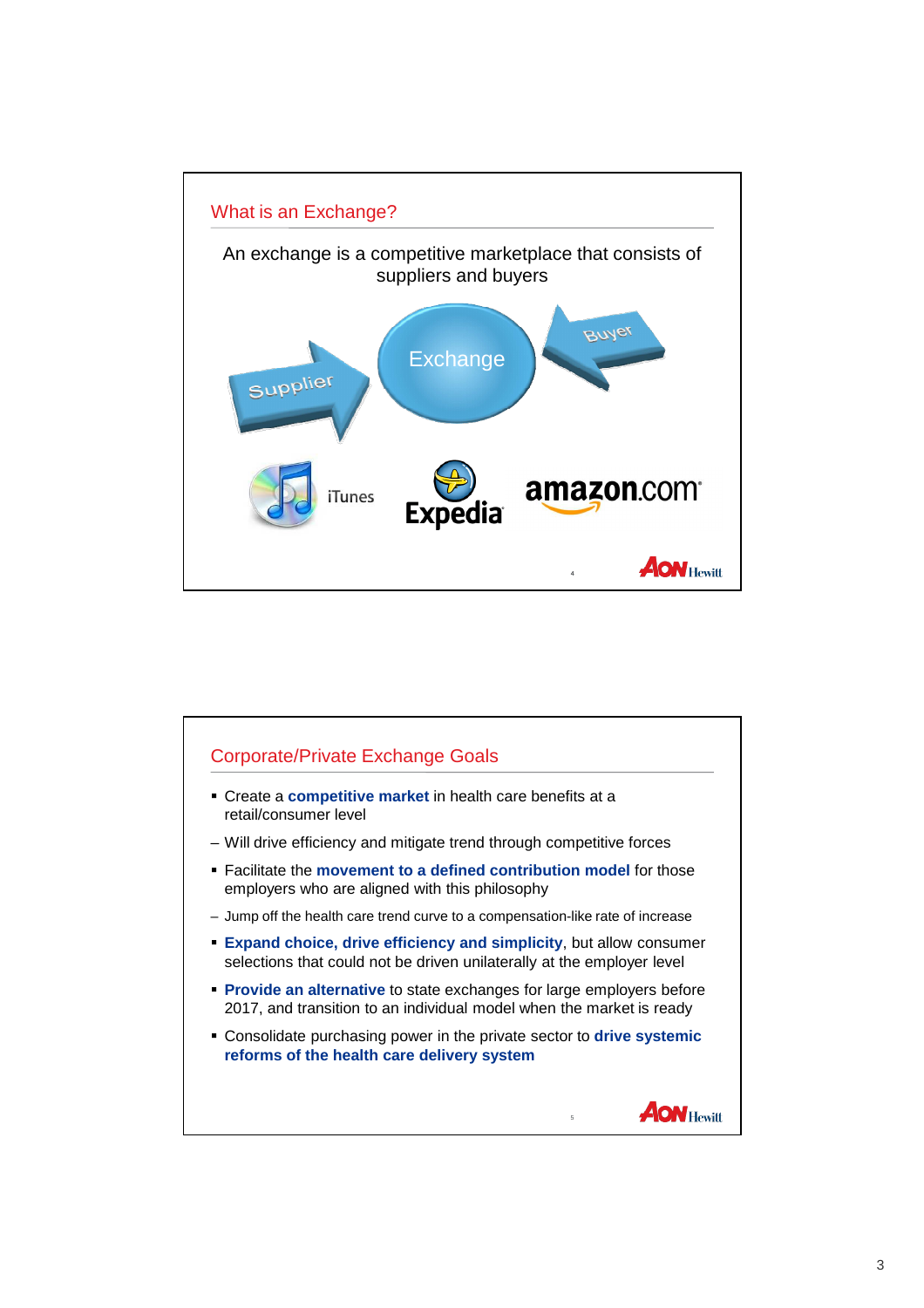

|                                  | <b>Bronze</b>       | <b>Bronze Plus</b>  | <b>Silver</b>       | Gold                         | <b>Platinum</b>            |
|----------------------------------|---------------------|---------------------|---------------------|------------------------------|----------------------------|
| <b>Medical Plan Design</b>       |                     |                     |                     |                              |                            |
| INN Deductible (single/family)   | \$2,750 / \$5,500   | \$2,000 / \$4,000   | \$1,500 / \$3,000   | \$600/\$1,200                | None                       |
| <b>INN Coinsurance</b>           | $20\%$ *            | $20\%$ *            | $20\%$ *            | $10\%$ *                     | 0%                         |
| INN OOP max (inc ded)            | \$5,950 / \$11,900  | \$5,000 / \$10,000  | \$3,750/\$7,500     | \$3,000 / \$6,000            | \$1,500 / \$3,000          |
| Hospital Inpatient Per Admission | $20\%$ *            | $20%$ *             | $20\%$ *            | $10\%$ *                     | \$250 Copayment            |
| Primary Care / Specialist        | 20%*                | 20%*                | 20%*                | \$20/\$35<br>Copayment       | \$20/\$35<br>Copayment     |
| <b>Emergency Room</b>            | $20\%$ *            | $20%$ *             | $20\%$ *            | $10\%$ *                     | \$100 Copayment            |
| <b>Rx Plan Design</b>            |                     |                     |                     |                              |                            |
| Deductible & OOP Maximum         | Included w/ medical | Included w/ medical | Included w/ medical | OOP included w/<br>medical   | OOP included w/<br>medical |
| Retail Generic                   | 20%*                | $20%$ *             | $20\%$ *            | \$5 Copay                    | \$4 Copay                  |
| <b>Retail Brand Formulary</b>    | $20\%$ *            | $20\%$ *            | $20\%$ *            | 20% (up to \$50<br>maximum)  | \$20 Copay                 |
| Retail Brand Non-Formulary       | $20\%$ *            | $20%$ *             | $20\%$ *            | 40% (up to \$100<br>maximum) | \$40 Copay                 |
| <b>Actuarial Value of Plan</b>   | 65%                 | 70%                 | 75%                 | 81%                          | 92%                        |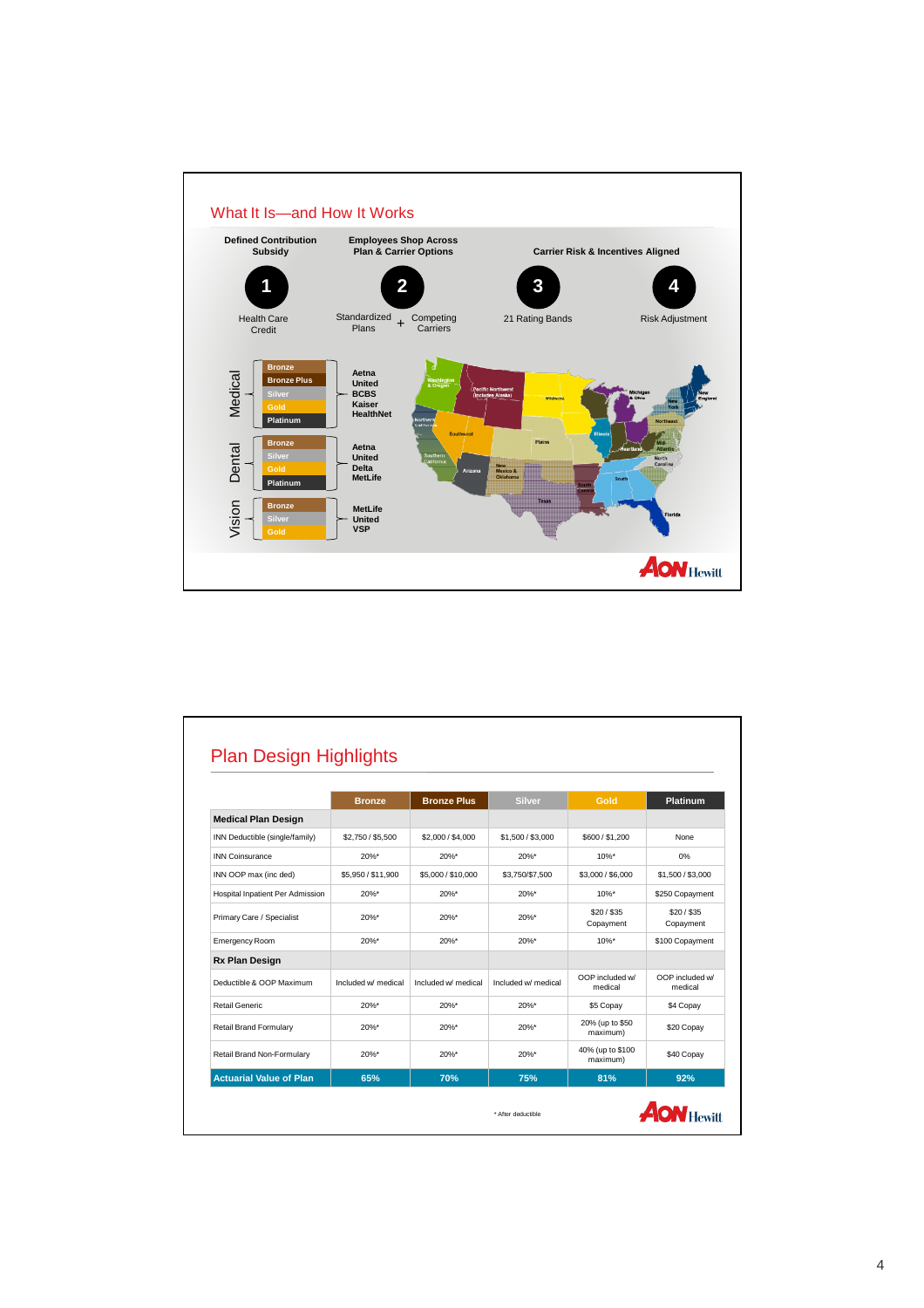

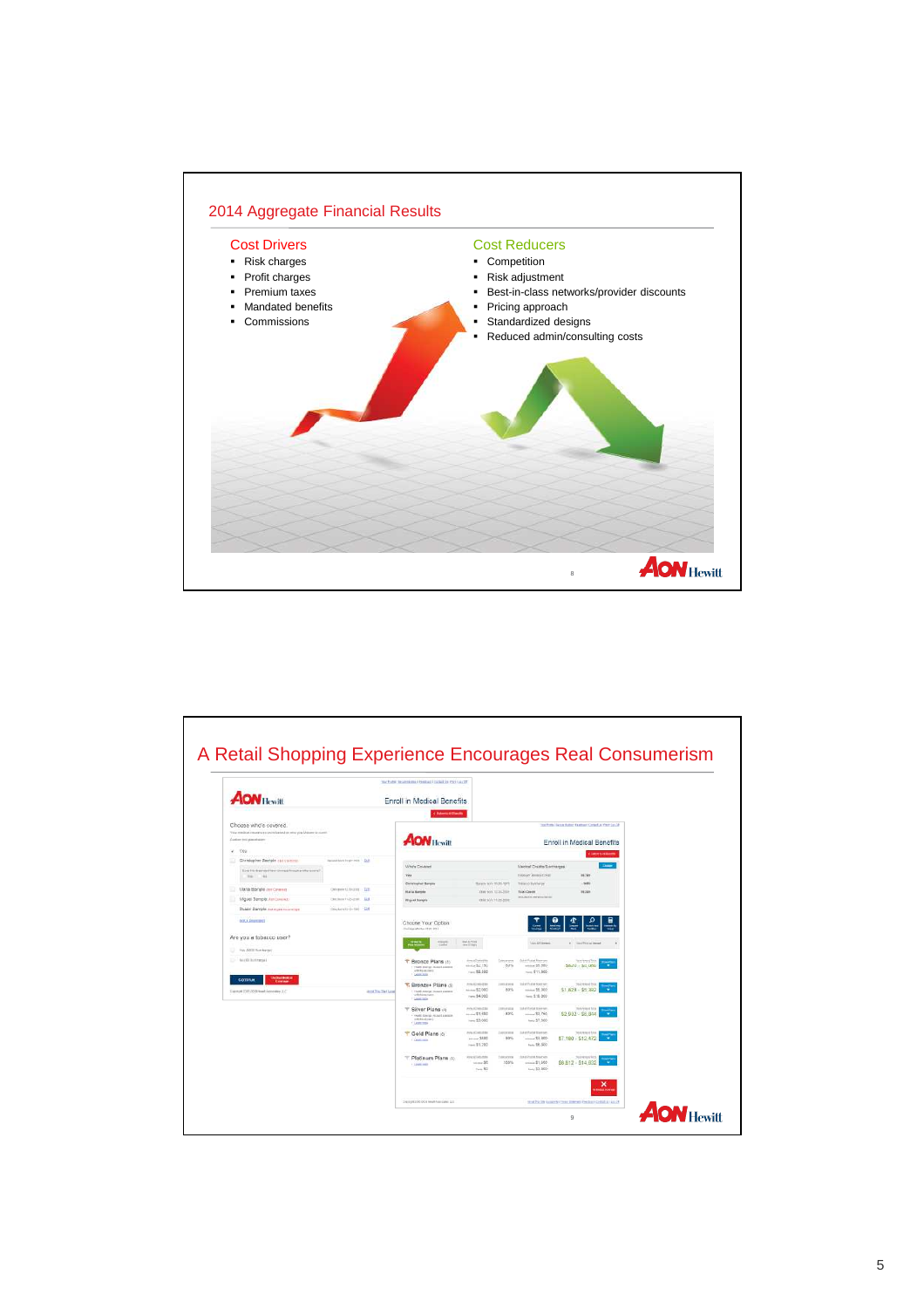

| <b>Health Care Options</b>                                         | <b>Description</b>                                                                                                                                                                                                                                                                                               |  |  |
|--------------------------------------------------------------------|------------------------------------------------------------------------------------------------------------------------------------------------------------------------------------------------------------------------------------------------------------------------------------------------------------------|--|--|
| <b>Medicare Advantage</b><br>(Part C)                              | • Privatized Medicare benefits which replace Traditional Medicare<br>• HMO, POS, PPO, PFFS, Special Needs Plans<br>- Approximately 10.5 million Medicare beneficiaries receive coverage through<br>the 2012 individual Medicare Advantage market, representing approximately<br>21% of total Medicare enrollment |  |  |
| Medigap                                                            | • Private indemnity plans which supplement Traditional Medicare<br>. Ten standard, federally and state regulated designs available nationally<br>• Approximately 10.0 million Medicare beneficiaries have 2012 individual<br>Medigap coverage, representing approximately 20% of total Medicare<br>enrollment    |  |  |
| <b>Medicare Part D</b><br><b>Prescription Drug</b><br>Plans (PDPs) | • Medicare Part D prescription drug benefits <b>delivered</b> through private plans<br>• Standard or enhanced coverages<br>- Approximately 17.5 million Medicare beneficiaries have 2012 individual Part D<br>coverage                                                                                           |  |  |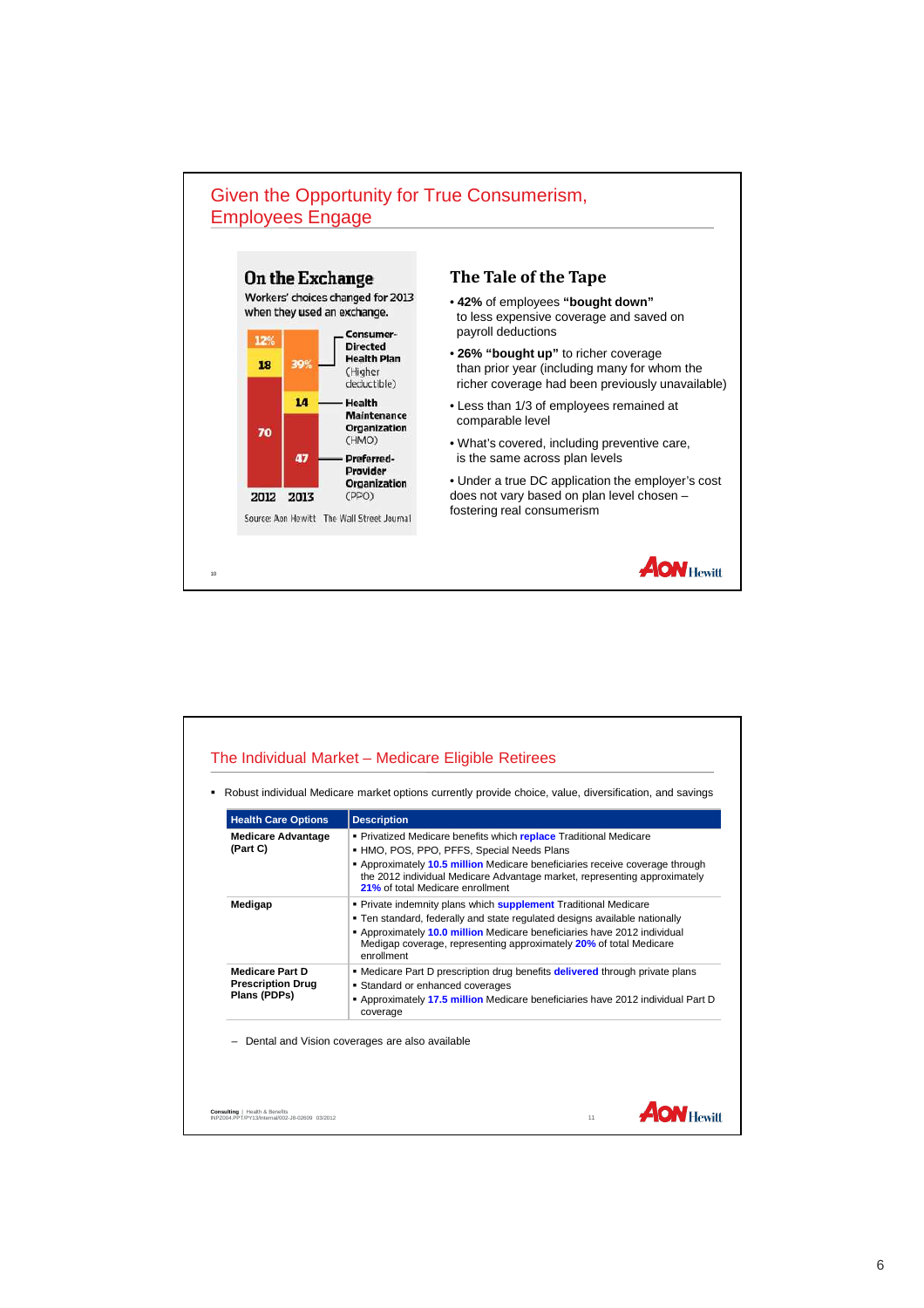

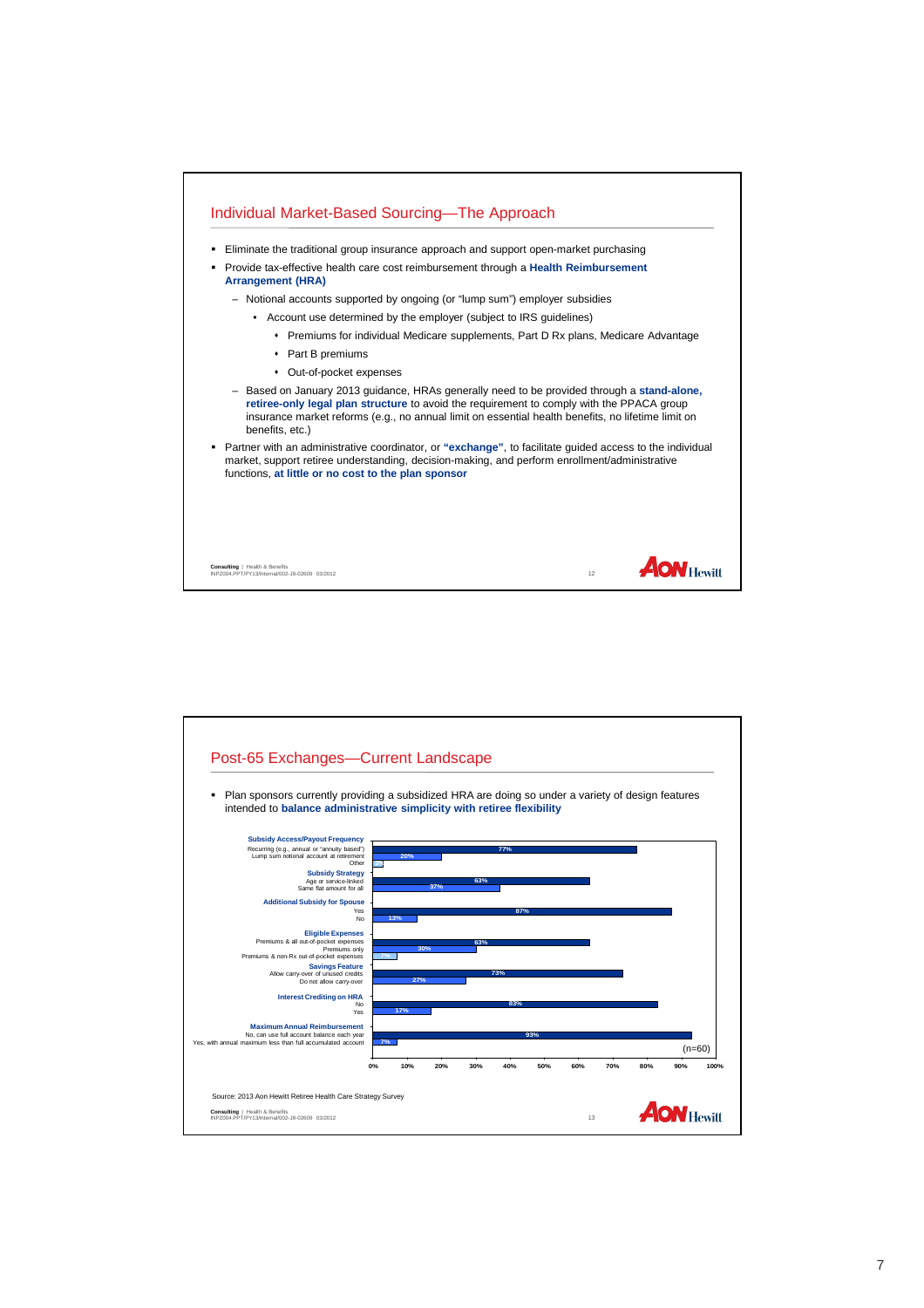

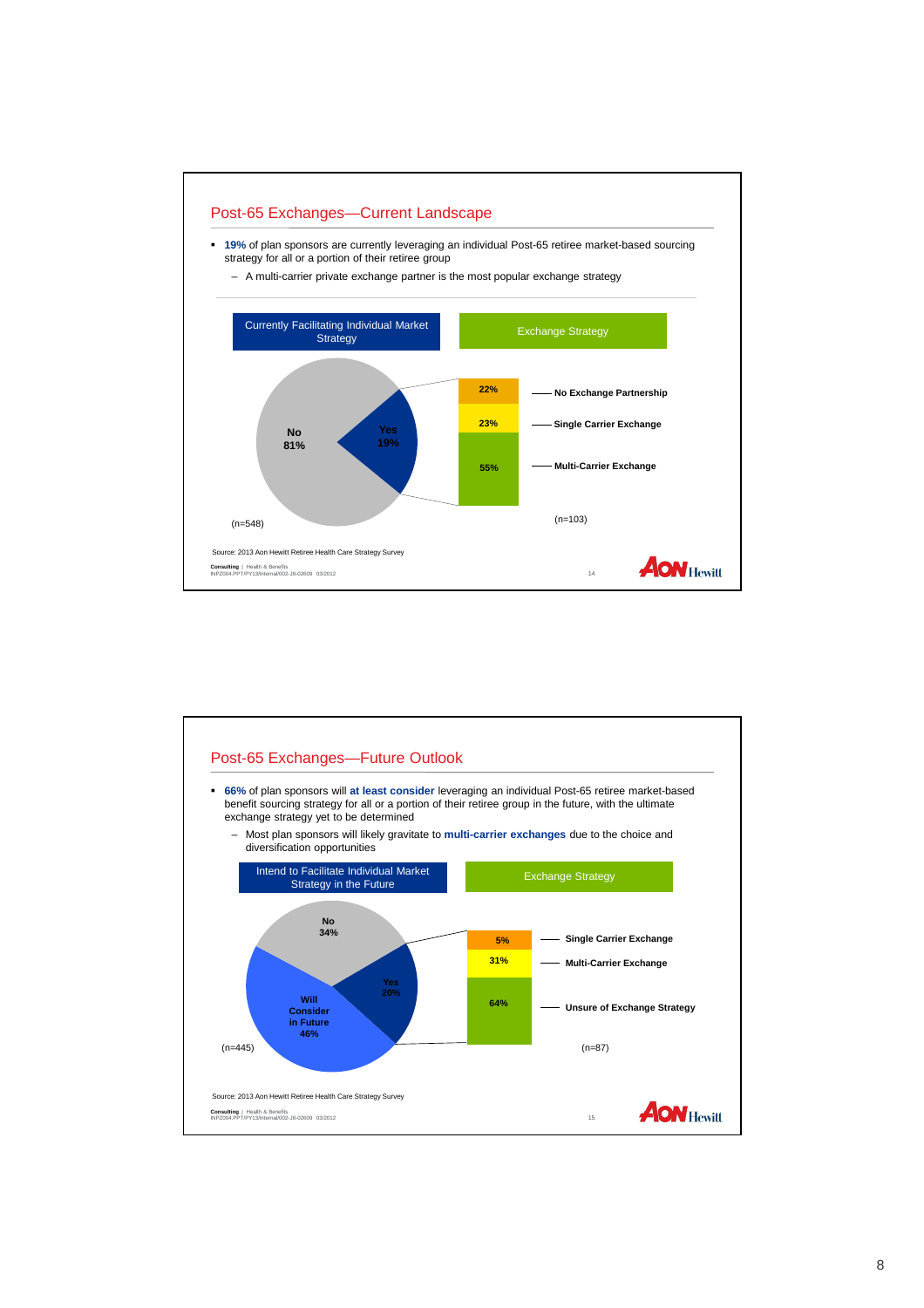

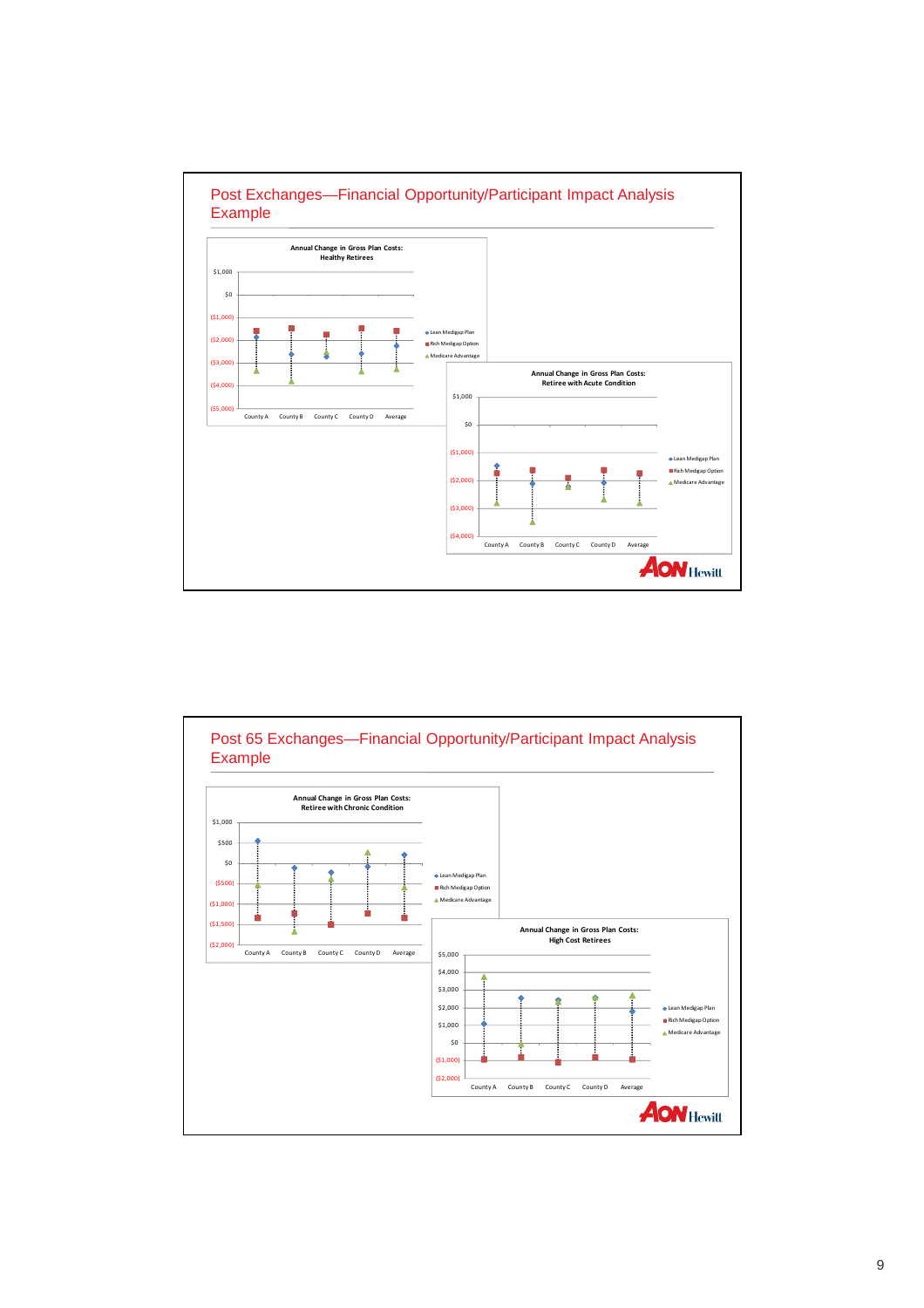